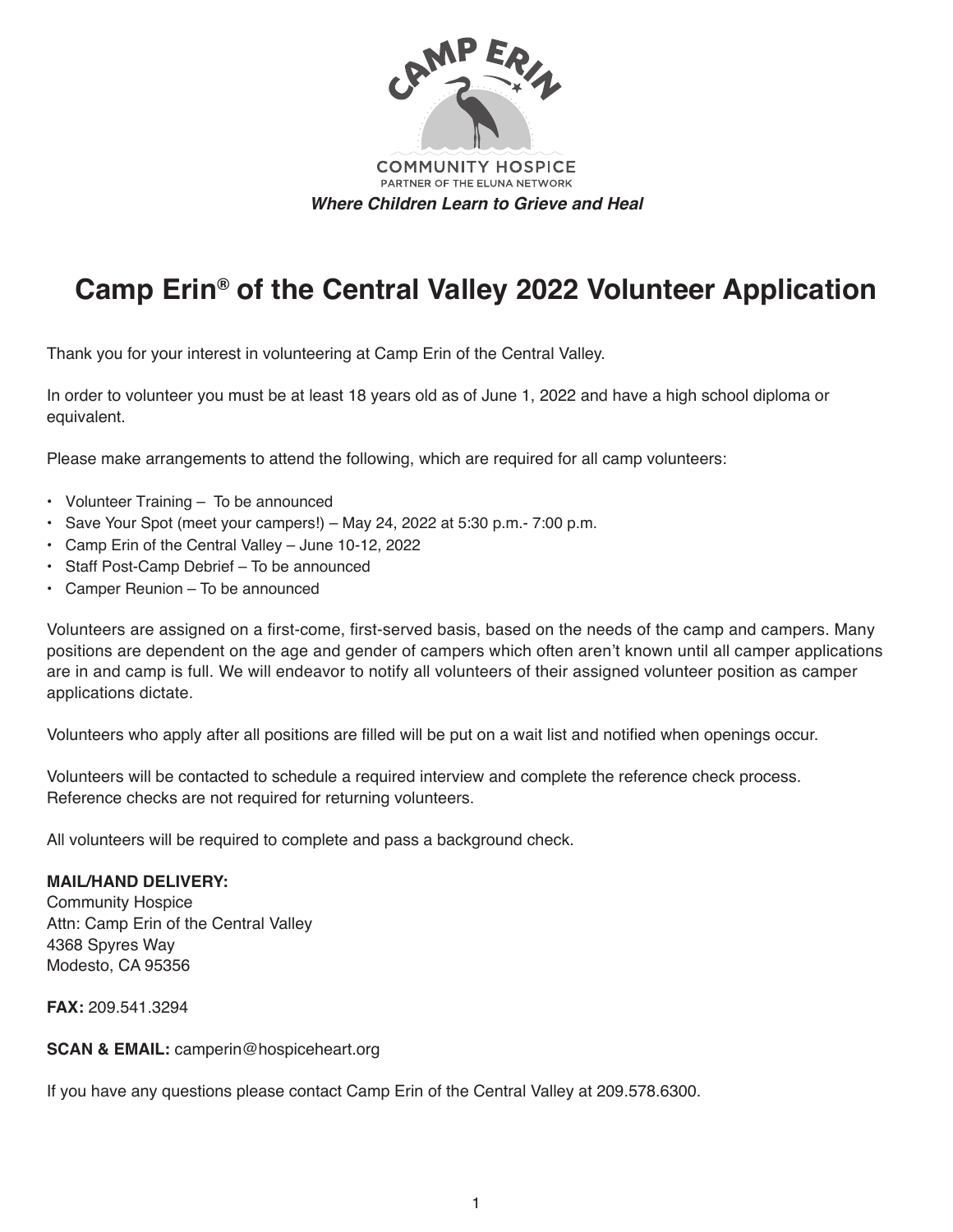# **Camp Erin of the Central Valley Volunteer Job Description**

#### **TITLE:** Cabin Buddy

#### **REPORTS TO:** Camp Counselor

**DUTIES:** Cabin Buddy (CB) serves as a child's role model, mentor and anchor for the weekend and takes part in all aspects of camp alongside their campers.

#### **REQUIREMENTS ARE THE FOLLOWING:**

- Complete and submit an application
- Complete a phone or personal interview
- Complete a background check
- Attend trainings
	- New volunteers To be announced
	- All volunteers To be announced
- Attend Save Your Spot May 24, 2022 at 5:30 p.m 7:30 p.m.
- Attend Camp Erin of the Central Valley June 10-12, 2022
- Attend Staff Post-Camp Debrief To be announced
- Attend Camper Reunion To be announced

#### **CAMP WEEKEND:**

CB's are on-site the entire weekend. All CB's assist with grief activities during camp in partnership with Staff under the supervision of the Camp Counselor.

## **Responsibilities of the CB's include, but are not limited to the following:**

- Know where the campers in your assigned cabin are at ALL times!
- Create a positive, fun, supportive and energetic atmosphere for campers!
- Facilitate camper and cabin-group bonding
- Participate in and or facilitate sharing activities
- Eat all meals and share a cabin with assigned campers
- Ensure campers complete activity during scheduled time
- Move campers from activity to activity according to the camp schedule
- Being familiar with grief and medical history of each assigned camper before Save Your Spot event
- Any other duties as assigned by the Camp Director

#### **QUALIFICATIONS:**

High School diploma or equivalent. Must be 18 years of age by June 1, 2022 and have a California Drivers License or a State Identification Card. Must have a professional attitude and sensitivity towards children and other volunteers. Must be highly motivated, energetic and creative, demonstrating the ability to work with children dealing with grief. Must be able to navigate safely in a camp environment which is rustic and physically challenging.

## **PERFORMANCE STANDARDS:**

Must complete all Camp Erin of the Central Valley Volunteer Training segments. Must abide by all Camp Erin of the Central Valley policies and procedures, including but not limited to: Adult/Child Abuse & Domestic Violence Reporting, Harassment & Non-Discrimination, Job Safety, Sexual Abuse, Confidentiality/HIPAA, and Responsible Conduct.

I have read and understand this job description and agree to abide by this description with my volunteer work at Camp Erin of the Central Valley.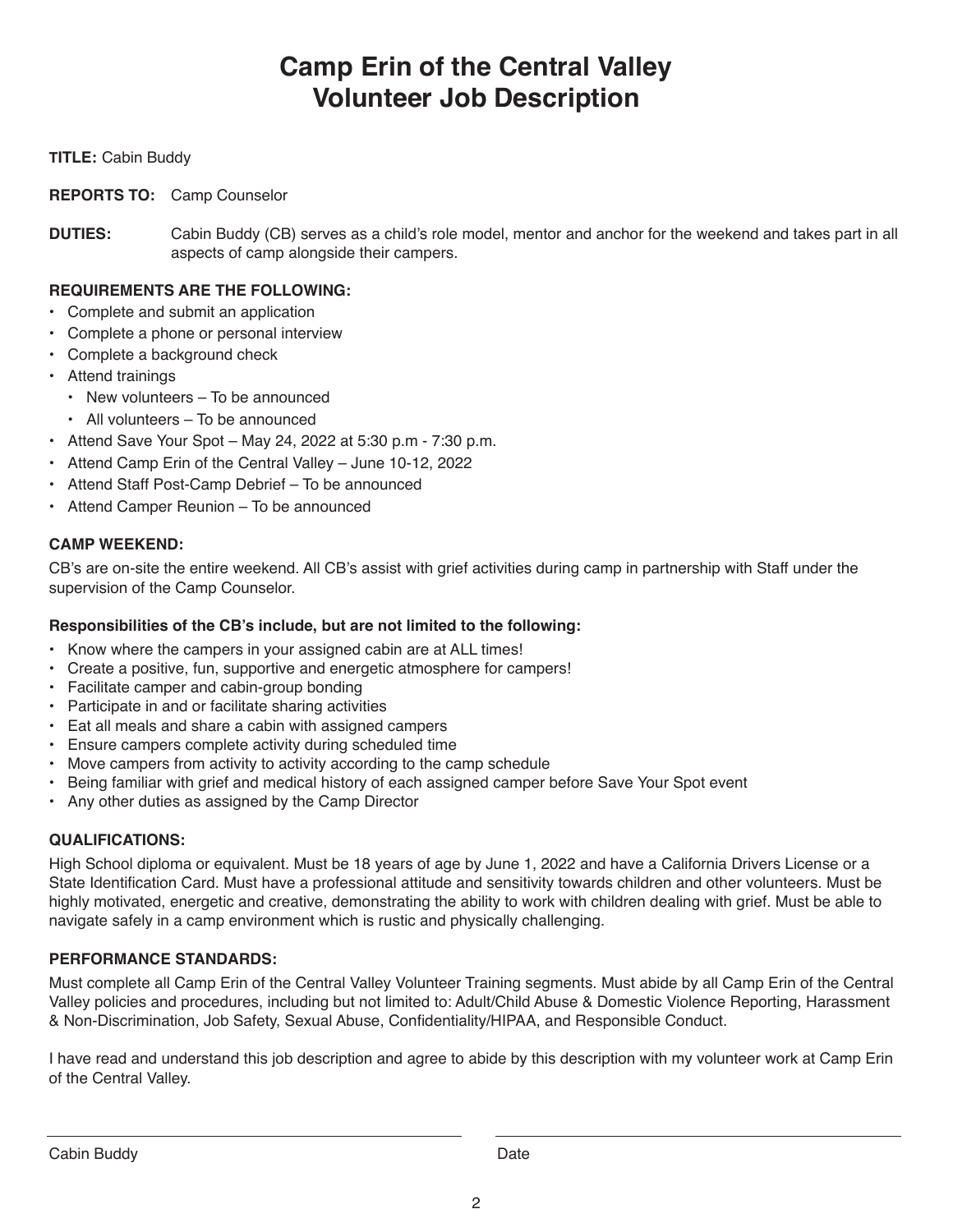# **Applicant Information**

|     | * Required                                                                       |  |
|-----|----------------------------------------------------------------------------------|--|
| 1.  |                                                                                  |  |
| 2.  |                                                                                  |  |
| 3.  |                                                                                  |  |
| 4.  | Gender*                                                                          |  |
|     | Male<br>$($ )<br>$\bigcirc$ Female                                               |  |
| 5.  |                                                                                  |  |
| 6.  |                                                                                  |  |
| 7.  |                                                                                  |  |
| 8.  |                                                                                  |  |
| 9.  | Phone Number * (xxx-xxx-xxxx)                                                    |  |
| 10. |                                                                                  |  |
| 11. |                                                                                  |  |
| 12. |                                                                                  |  |
| 13. |                                                                                  |  |
| 14. | <b>Military Affiliation *</b>                                                    |  |
|     | None<br><b>Active Duty</b><br>Reserves<br>$\bigcirc$ Veteran                     |  |
|     |                                                                                  |  |
| 15. | Previous Camp Erin Volunteer? *<br>Have you volunteered at any Camp Erin before? |  |
|     | () Yes<br>$\bigcirc$ No                                                          |  |
|     |                                                                                  |  |
| 16. | Why would you like to volunteer for Camp Erin of the Central Valley? *           |  |
|     |                                                                                  |  |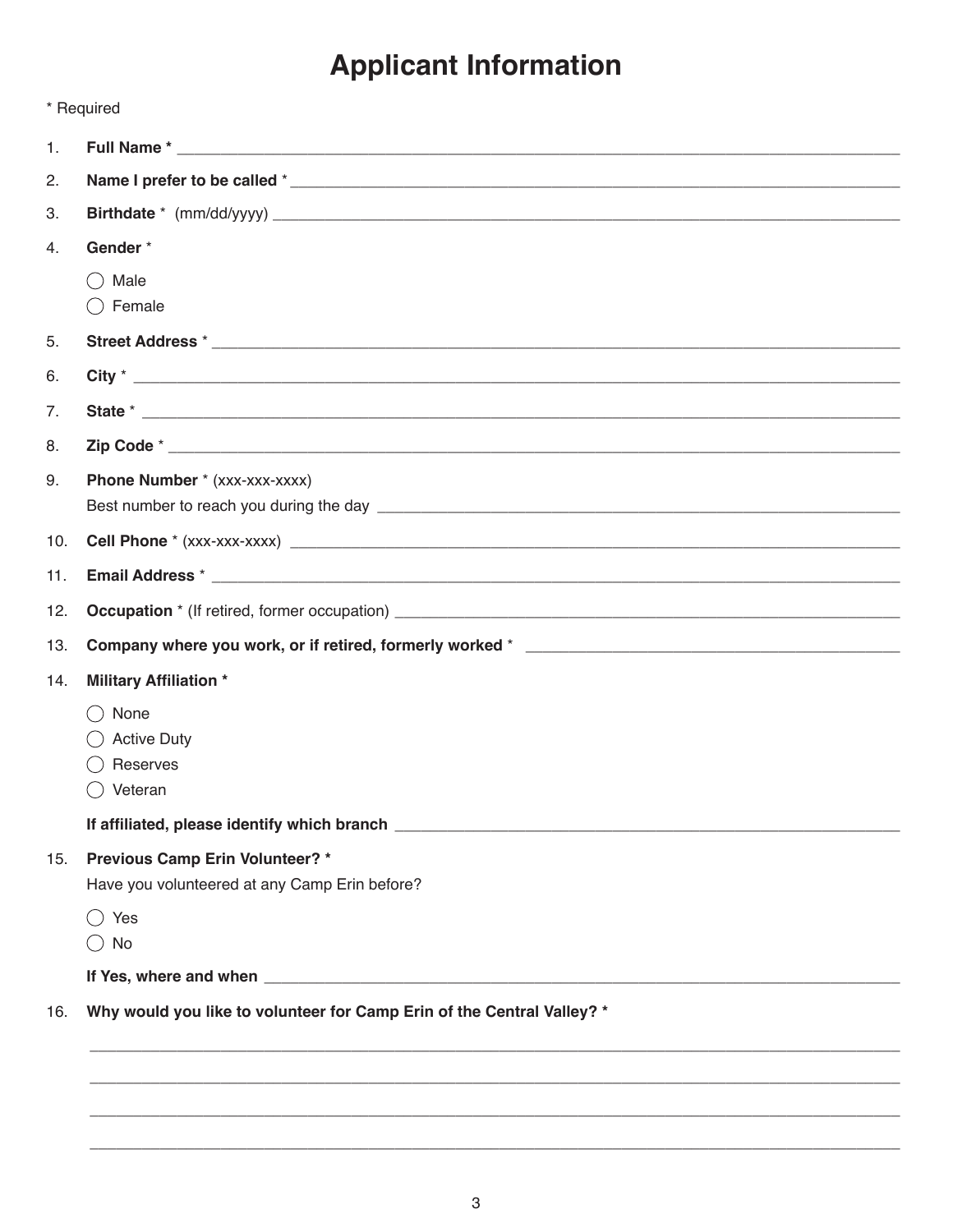17. **What personal characteristics and experiences will aid in your ability to work with children/teens in a bereavement camp setting?** \*

\_\_\_\_\_\_\_\_\_\_\_\_\_\_\_\_\_\_\_\_\_\_\_\_\_\_\_\_\_\_\_\_\_\_\_\_\_\_\_\_\_\_\_\_\_\_\_\_\_\_\_\_\_\_\_\_\_\_\_\_\_\_\_\_\_\_\_\_\_\_\_\_\_\_\_\_\_\_\_\_\_\_\_\_\_\_\_\_\_\_\_\_\_

\_\_\_\_\_\_\_\_\_\_\_\_\_\_\_\_\_\_\_\_\_\_\_\_\_\_\_\_\_\_\_\_\_\_\_\_\_\_\_\_\_\_\_\_\_\_\_\_\_\_\_\_\_\_\_\_\_\_\_\_\_\_\_\_\_\_\_\_\_\_\_\_\_\_\_\_\_\_\_\_\_\_\_\_\_\_\_\_\_\_\_\_\_

\_\_\_\_\_\_\_\_\_\_\_\_\_\_\_\_\_\_\_\_\_\_\_\_\_\_\_\_\_\_\_\_\_\_\_\_\_\_\_\_\_\_\_\_\_\_\_\_\_\_\_\_\_\_\_\_\_\_\_\_\_\_\_\_\_\_\_\_\_\_\_\_\_\_\_\_\_\_\_\_\_\_\_\_\_\_\_\_\_\_\_\_\_

 $\_$  ,  $\_$  ,  $\_$  ,  $\_$  ,  $\_$  ,  $\_$  ,  $\_$  ,  $\_$  ,  $\_$  ,  $\_$  ,  $\_$  ,  $\_$  ,  $\_$  ,  $\_$  ,  $\_$  ,  $\_$  ,  $\_$  ,  $\_$  ,  $\_$  ,  $\_$  ,  $\_$  ,  $\_$  ,  $\_$  ,  $\_$  ,  $\_$  ,  $\_$  ,  $\_$  ,  $\_$  ,  $\_$  ,  $\_$  ,  $\_$  ,  $\_$  ,  $\_$  ,  $\_$  ,  $\_$  ,  $\_$  ,  $\_$  ,

\_\_\_\_\_\_\_\_\_\_\_\_\_\_\_\_\_\_\_\_\_\_\_\_\_\_\_\_\_\_\_\_\_\_\_\_\_\_\_\_\_\_\_\_\_\_\_\_\_\_\_\_\_\_\_\_\_\_\_\_\_\_\_\_\_\_\_\_\_\_\_\_\_\_\_\_\_\_\_\_\_\_\_\_\_\_\_\_\_\_\_\_\_

18. **Do you play a musical instrument, sing or have other artistic talents that you would be willing to share at camp? If so, please indicate.**

#### 19. **Languages \***

Do you speak a language fluently other than English?

◯ Yes

 $\bigcirc$  No

#### **If yes, which language \_\_\_\_\_\_\_\_\_\_\_\_\_\_\_\_\_\_\_\_\_\_\_\_\_\_\_\_\_\_\_\_\_\_\_\_\_\_\_\_\_\_\_\_\_\_\_\_\_\_\_\_\_\_\_\_\_\_\_\_\_\_\_\_\_\_\_\_\_\_\_\_\_**

#### 20. **Ethnicity \***

For demographic purposes only.

*Mark all that apply.*

- African American
- Asian
- O Caucasian
- Hispanic/Latino
- $\bigcap$  Native American
- Pacific Islander
- ◯ Multi-Race
- $\bigcirc$  Other

#### 21. **What age group do you prefer to work with at camp? \***

*Select no more than two options.*

- $\bigcirc$  Ages 6-8
- Ages 9-10
- ◯ Ages 11-12
- ◯ Ages 13-14
- ◯ Ages 15-17

#### 22. **Please provide us with your T-Shirt size \***

Mens sizes only.

- $\bigcirc$  Small
- $\bigcirc$  Medium
- $\bigcirc$  Large
- X-Large
- XX-Large
- XXX-Large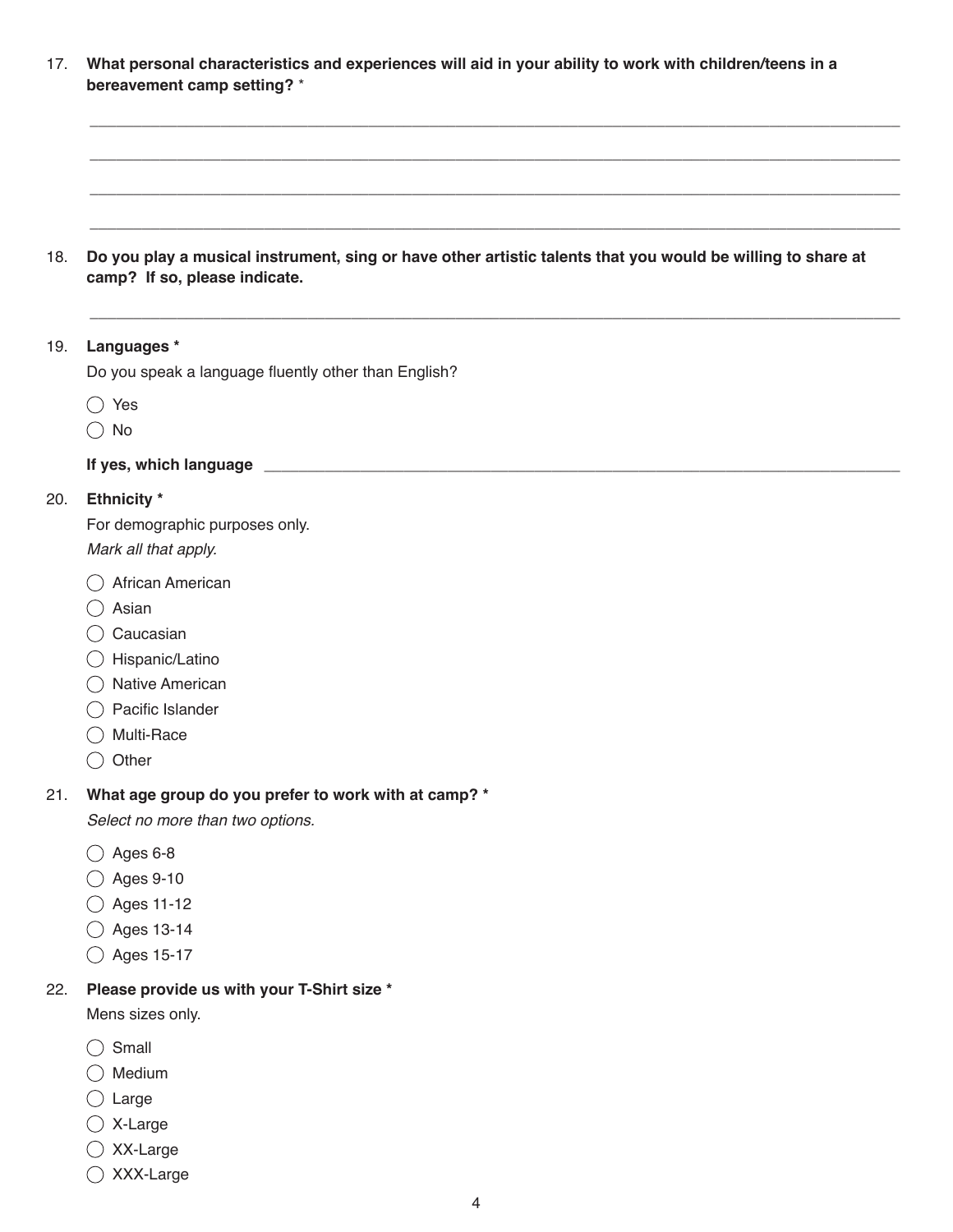# 23. **Professional Designation \***

| Do you hold any of the following? |
|-----------------------------------|
| Mark all that apply.              |

| None                                                                                                                                    |
|-----------------------------------------------------------------------------------------------------------------------------------------|
| <b>LMFT</b>                                                                                                                             |
| <b>LCSW</b>                                                                                                                             |
| Psychologist                                                                                                                            |
| <b>RN</b>                                                                                                                               |
| <b>LVN</b>                                                                                                                              |
| <b>MD</b>                                                                                                                               |
| <b>MSW</b>                                                                                                                              |
| Associate Social Worker (ASW)                                                                                                           |
| Have you ever been convicted of a misdemeanor or felony? *                                                                              |
| Yes<br>( )                                                                                                                              |
| $()$ No                                                                                                                                 |
|                                                                                                                                         |
|                                                                                                                                         |
|                                                                                                                                         |
|                                                                                                                                         |
|                                                                                                                                         |
| Relationship*<br><u> 1989 - Andrea Barbara, amerikana amerikana amerikana amerikana amerikana amerikana amerikana amerikana amerika</u> |
|                                                                                                                                         |
| <b>Medical Conditions*</b>                                                                                                              |
| Are there any medical conditions, mental health concerns, physical limitations (such asthma, sleep apnea, recent                        |
| surgeries) or other concerns that you feel the camp leadership should be aware of? Please be specific.                                  |
|                                                                                                                                         |
| Do you have any allergies? *                                                                                                            |
| $\bigcirc$ Yes                                                                                                                          |
| No<br>(                                                                                                                                 |
|                                                                                                                                         |
| <b>Food Allergies *</b>                                                                                                                 |
| Do you have any of the following? Be specific.                                                                                          |
| None                                                                                                                                    |
| Nuts (any type)                                                                                                                         |
|                                                                                                                                         |
|                                                                                                                                         |
| Dairy<br>Soy                                                                                                                            |